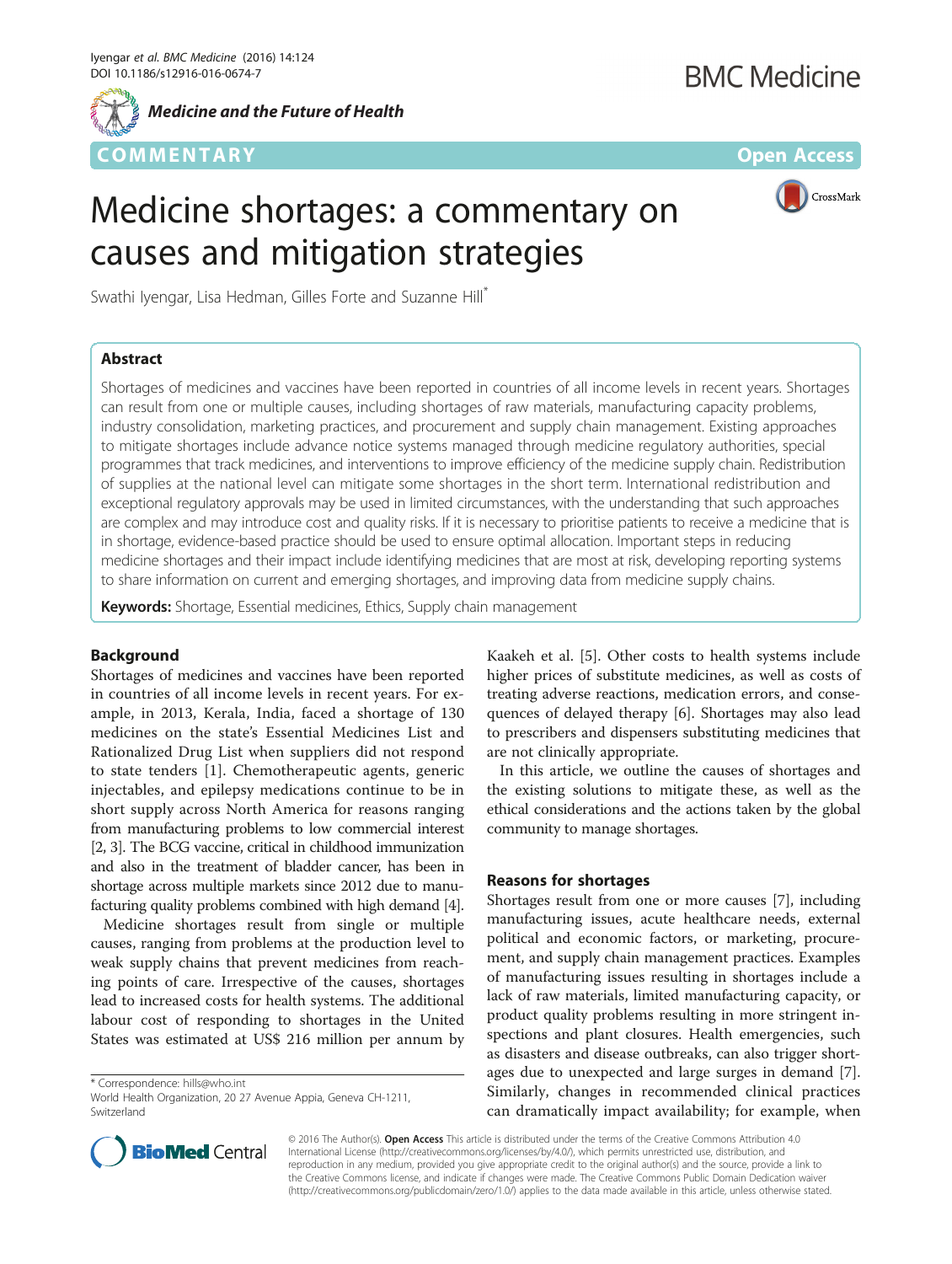the United Kingdom recommended inclusion of the meningitis B vaccine in the childhood immunization programme in 2015, a surge in demand led to a shortage of supply [[8\]](#page-2-0).

Industry consolidation has led to fewer manufacturers for older, often less profitable medicines [\[9](#page-2-0)]. Consolidations may also lead to new regulatory applications and transfers in marketing authorization, with resulting requirements for regulatory assessment [\[10](#page-2-0)]. Incomplete or delayed regulatory submissions may delay marketing authorization and potentially lead to national supply shortages. Factors such as poor financial incentives for manufacturers, changes in reimbursement, changes in regulatory requirements, and costs required to correct manufacturing errors can decrease the availability of medicines [[9\]](#page-2-0). If profit margins are low, for example due to either competition or price controls, the expenses required to ensure good manufacturing practices [\[11](#page-2-0)] may not be covered and, therefore, keeping production lines in operation may not be viable [\[12](#page-2-0)].

At present, there is no global system to capture data or trends on shortages, which compromises efforts to respond to or prevent them; some national early warning systems do exist, but only from a limited number of countries and programs. Additionally, the criteria for what constitutes a medicine at high risk of shortage may differ from region to region.

### Management of shortages

Efforts to avoid and mitigate shortages include advance notice systems to national medicines regulatory authorities (NMRAs), as well as special initiatives that monitor stock levels of specific medicines. Data from medicine supply chains are important for maintaining and forecasting supply. Advance notice systems with NMRAs exist mainly in high-income markets and require manufacturers to advise them regarding impending shortages [[13\]](#page-2-0). Responses from NMRAs include identifying clinically acceptable substitute medicines, providing notifications to prescribers and dispensers, facilitating exceptional market authorizations for other producers and, in some cases, identifying other manufacturing capacities; however, NMRAs do not have legislative authority to compel a manufacturer to produce.

Professional associations, such as the American Society of Health-System Pharmacists (ASHSP) and the Association Africaine des Centrales d'Achats de Médicaments Essentiels (ACAME), an association of central medical stores across Africa, have mechanisms for sharing information among members. The ASHSP collates and reports national wholesale level shortages and publishes these online [[14\]](#page-2-0). Similarly, ACAME shares information on pricing, procurement sources, availability, quality, and technical specifications of medicines. One of its aims is

to coordinate demand across countries as a means of reducing shortages at wholesale and supply chain levels in the region [\[15\]](#page-2-0). These types of systems are also useful in managing shortages, for example, by identifying alternative sources of products. However, this information comes primarily from procurement and logistics management information systems, which may not immediately signal that a shortage is caused by a manufacturing problem.

Data from the medicines supply chain are useful, particularly for analysing trends and maintaining appropriate supply levels to prevent avoidable shortages [[16](#page-2-0)]. Still, challenges with unavailable or unreliable supply chain data have persisted for decades [\[17](#page-2-0)]. Monitoring the supply chain may also allow countries to redistribute medicines across warehouses or health facilities, as well as to manage emergency orders when necessary. In theory, countries could work together to mitigate shortages by sharing or redistributing inventories; however, this option would require regulatory agreements and may introduce extra costs and quality risks [\[7](#page-2-0)]. Illegal diversion of stock may create or exacerbate shortages in the originating country, distort overall demand, and may result in the introduction of substandard, spurious, falsely labelled, falsified, or counterfeit (SSFFC) products into the supply chain [\[18, 19\]](#page-2-0).

Ethical approaches to managing medicines in short supply can be complicated, as seen, for example, in the inactivated polio vaccine and cancer therapies shortages across multiple countries [[20, 21](#page-2-0)]. An ethical framework to ensure equity, fairness and public health interest is therefore important in managing a shortage [\[22](#page-2-0)]. For example, the allocation of medicines may be guided by evidence that prioritizes high-risk groups [[23\]](#page-2-0) or, in other cases, to groups that would have greater therapeutic benefit.

## Future directions and conclusions

Addressing medicine and vaccine shortages is a multifaceted issue. Ensuring access to essential medicines and health technologies is a target of the Sustainable Development Goals [\[24](#page-2-0)]. In addition to improving the quality and scope of a country's national supply chain data, international collaboration is required in order to manage large-scale shortages. Further, definitions of shortages and stock-outs must be harmonized to develop effective cross-country interventions. Similarly, medicines most at risk of global shortages, especially those without clinically acceptable substitutes, must be identified and prioritized for global action. With an improved understanding of the gaps in current information on the causes of shortages and noting the benefits of global communication, countries may also consider supporting the development of a global earlywarning shortage notification system to identify substitutes, alternative suppliers, or other mitigation measures. In the